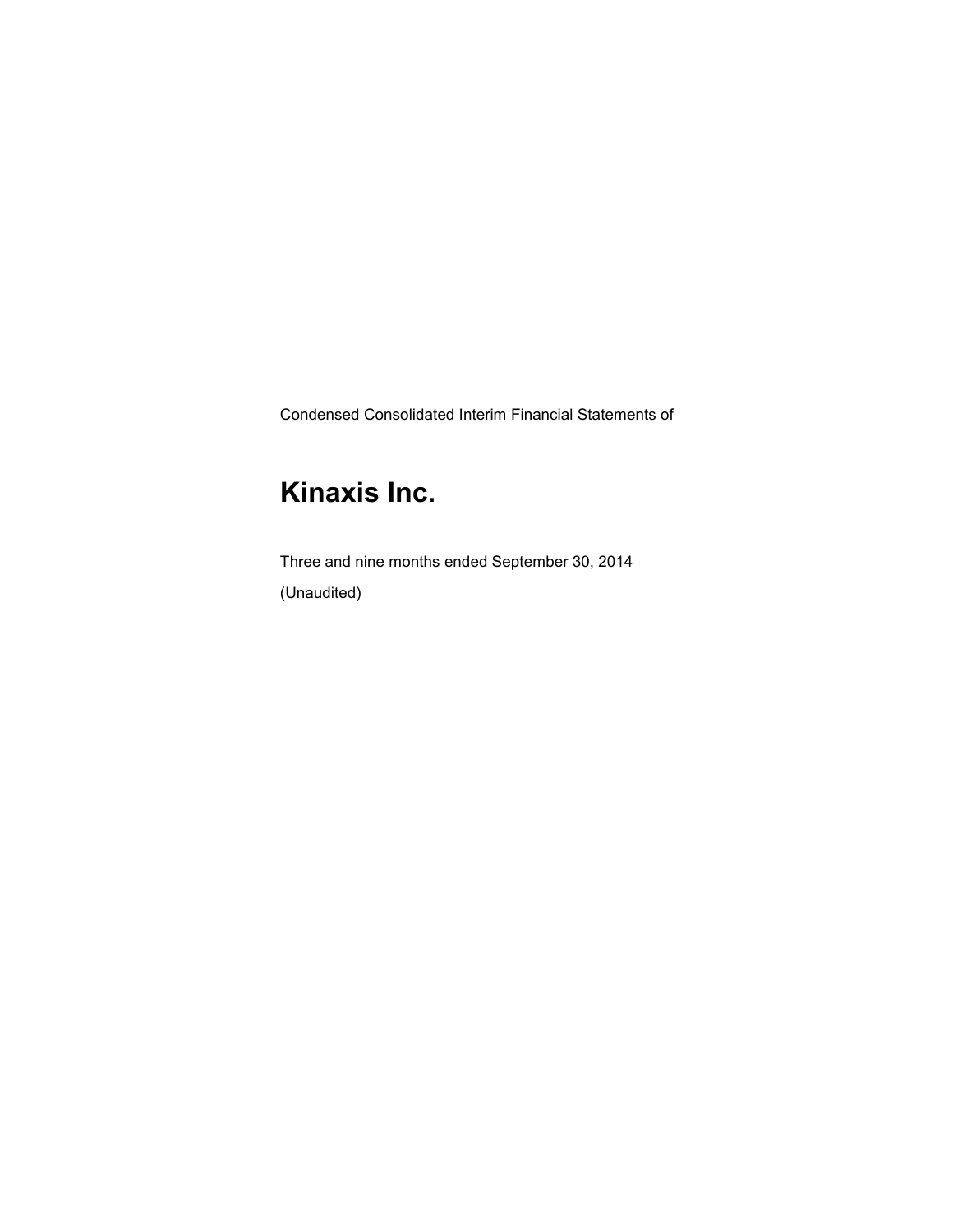Condensed Consolidated Interim Statements of Financial Position

(Expressed in thousands of U.S. dollars) (Unaudited)

|                                                   | September 30, | December 31, |           |
|---------------------------------------------------|---------------|--------------|-----------|
|                                                   | 2014          |              | 2013      |
| <b>Assets</b>                                     |               |              |           |
| Current assets:                                   |               |              |           |
| Cash and cash equivalents                         | \$<br>55,928  | S            | 13,804    |
| Trade and other receivables (note 4)              | 7,636         |              | 12,449    |
| Investment tax credits receivable                 | 1,811         |              | 1,330     |
| Prepaid expenses                                  | 1,567         |              | 1,207     |
|                                                   | 66,942        |              | 28,790    |
| Non-current assets:                               |               |              |           |
| Property and equipment (note 5)                   | 4,662         |              | 2,408     |
| Investment tax credits recoverable                | 2,980         |              | 2,108     |
| Deferred tax assets                               | 7,210         |              | 8,166     |
|                                                   | \$<br>81,794  | \$           | 41,472    |
| Liabilities                                       |               |              |           |
| <b>Current liabilities:</b>                       |               |              |           |
| Accounts payable and accrued liabilities (note 6) | \$<br>4,274   | \$           | 11,062    |
| Deferred revenue                                  | 32,283        |              | 24,700    |
| Current portion of long-term debt (note 7)        |               |              | 4,167     |
|                                                   | 36,557        |              | 39,929    |
| Non-current liabilities:                          |               |              |           |
| Lease inducement                                  | 120           |              | 155       |
| Long-term debt (note 7)                           |               |              | 20,833    |
| Redeemable preferred shares                       |               |              | 54,135    |
|                                                   | 120           |              | 75,123    |
| Shareholders' Equity (Deficiency)                 |               |              |           |
| Share capital (note 10)                           | 86,667        |              | 9,902     |
| Contributed surplus                               | 5,700         |              | 3,948     |
| Accumulated other comprehensive loss              | (385)         |              | (360)     |
| <b>Deficit</b>                                    | (46, 865)     |              | (87,070)  |
|                                                   | 45,117        |              | (73, 580) |
|                                                   | \$<br>81,794  | \$           | 41,472    |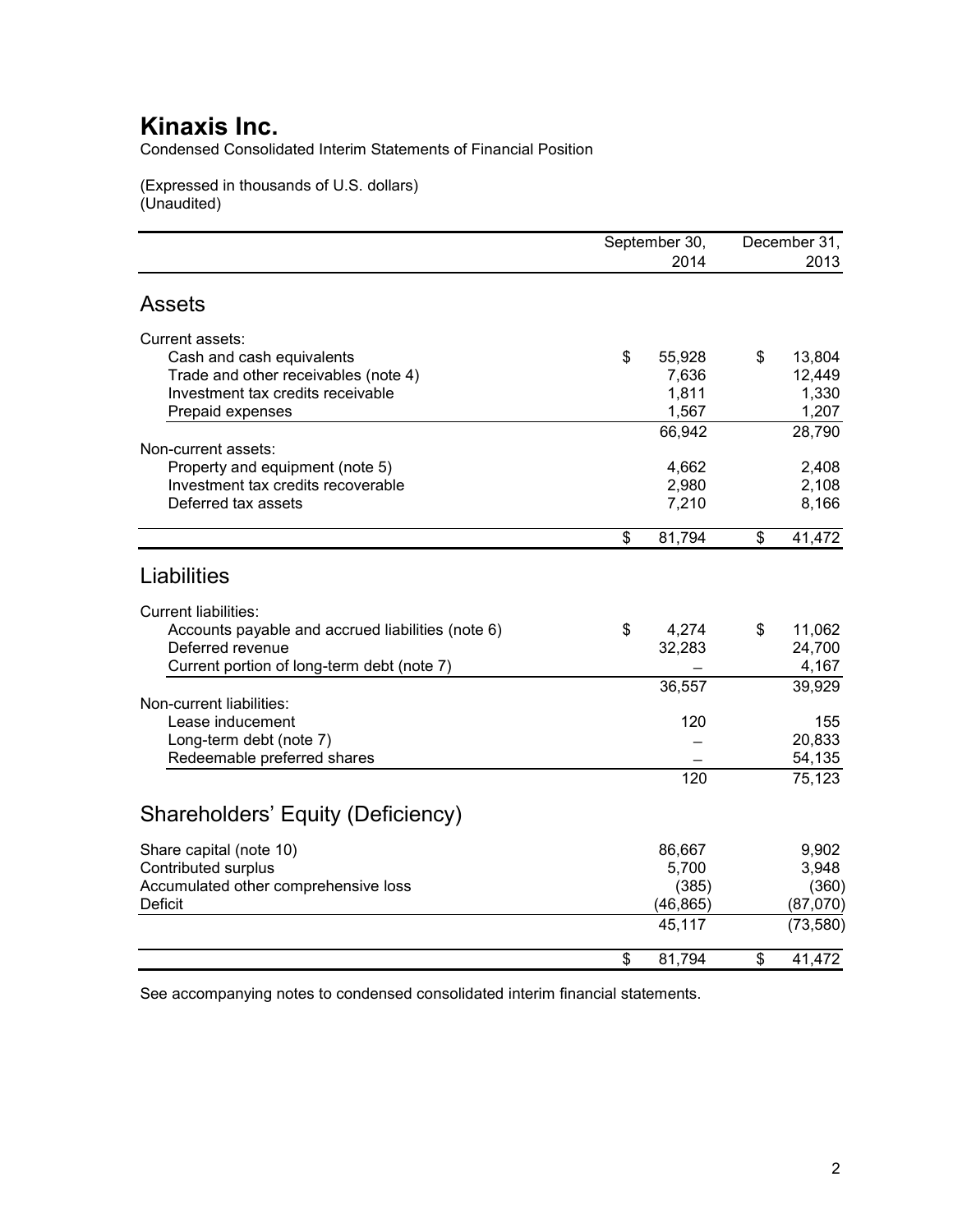Condensed Consolidated Interim Statements of Comprehensive Income (Loss)

(Expressed in thousands of U.S. dollars, except share and per share data) (Unaudited)

|                                                               |              | For the three months | For the nine months |    |                     |  |
|---------------------------------------------------------------|--------------|----------------------|---------------------|----|---------------------|--|
|                                                               |              | ended September 30,  |                     |    | ended September 30, |  |
|                                                               | 2014         | 2013                 | 2014                |    | 2013                |  |
| Revenue (note 12)                                             | \$<br>17,681 | \$<br>15,451         | \$<br>51,234        | \$ | 44,497              |  |
| Cost of revenue                                               | 4,855        | 4.556                | 15,312              |    | 13,413              |  |
| Gross profit                                                  | 12,826       | 10,895               | 35,922              |    | 31,084              |  |
| Operating expenses:                                           |              |                      |                     |    |                     |  |
| Selling and marketing                                         | 3,014        | 3,413                | 10,021              |    | 11,528              |  |
| Research and development (note 13)                            | 3,545        | 1,732                | 10,067              |    | 5,724               |  |
| General and administrative                                    | 2,138        | 1,723                | 6,188               |    | 4,571               |  |
|                                                               | 8,697        | 6,868                | 26,276              |    | 21,823              |  |
|                                                               | 4,129        | 4,027                | 9,646               |    | 9,261               |  |
| Other income (expense):                                       |              |                      |                     |    |                     |  |
| Loss due to change in fair value of                           |              |                      |                     |    |                     |  |
| redeemable preferred shares                                   |              | (5,683)              | (6,760)             |    | (15, 219)           |  |
| Foreign exchange (loss) gain                                  | (262)        | 103                  | (134)               |    | (160)               |  |
| Net finance income (expense)                                  | 3            | 16                   | (507)               |    | 44                  |  |
|                                                               | (259)        | (5, 564)             | (7, 401)            |    | (15, 335)           |  |
| Profit (Loss) before income taxes                             | 3,870        | (1, 537)             | 2,245               |    | (6,074)             |  |
| Income tax expense:                                           |              |                      |                     |    |                     |  |
| Current                                                       | 232          | 173                  | 626                 |    | 519                 |  |
| Deferred                                                      | 1,126        | 1,071                | 2,424               |    | 2,287               |  |
|                                                               | 1,358        | 1,244                | 3,050               |    | 2,806               |  |
| Profit (Loss)                                                 | 2,512        | (2,781)              | (805)               |    | (8,880)             |  |
| Other comprehensive income (loss)                             |              |                      |                     |    |                     |  |
| Items that are or may be reclassified                         |              |                      |                     |    |                     |  |
| subsequently to profit or loss:                               |              |                      |                     |    |                     |  |
| Foreign currency translation                                  |              |                      |                     |    |                     |  |
| differences - foreign operations                              | (49)         | 40                   | (25)                |    | (24)                |  |
| Total comprehensive income (loss)                             | \$<br>2,463  | \$<br>(2,741)        | \$<br>(830)         | \$ | (8,904)             |  |
| Basic earnings (loss) per share                               | \$<br>0.11   | \$<br>(0.16)         | \$<br>(0.05)        | \$ | (0.53)              |  |
| Weighted average number of basic<br>Common Shares (note 11)   | 23,594,556   | 16,891,970           | 17,530,210          |    | 16,838,280          |  |
|                                                               |              |                      |                     |    |                     |  |
| Diluted earnings (loss) per share                             | \$<br>0.10   | \$<br>(0.16)         | \$<br>(0.05)        | \$ | (0.53)              |  |
| Weighted average number of diluted<br>Common Shares (note 11) | 24,758,532   | 16,891,970           | 17,530,210          |    | 16,838,280          |  |
|                                                               |              |                      |                     |    |                     |  |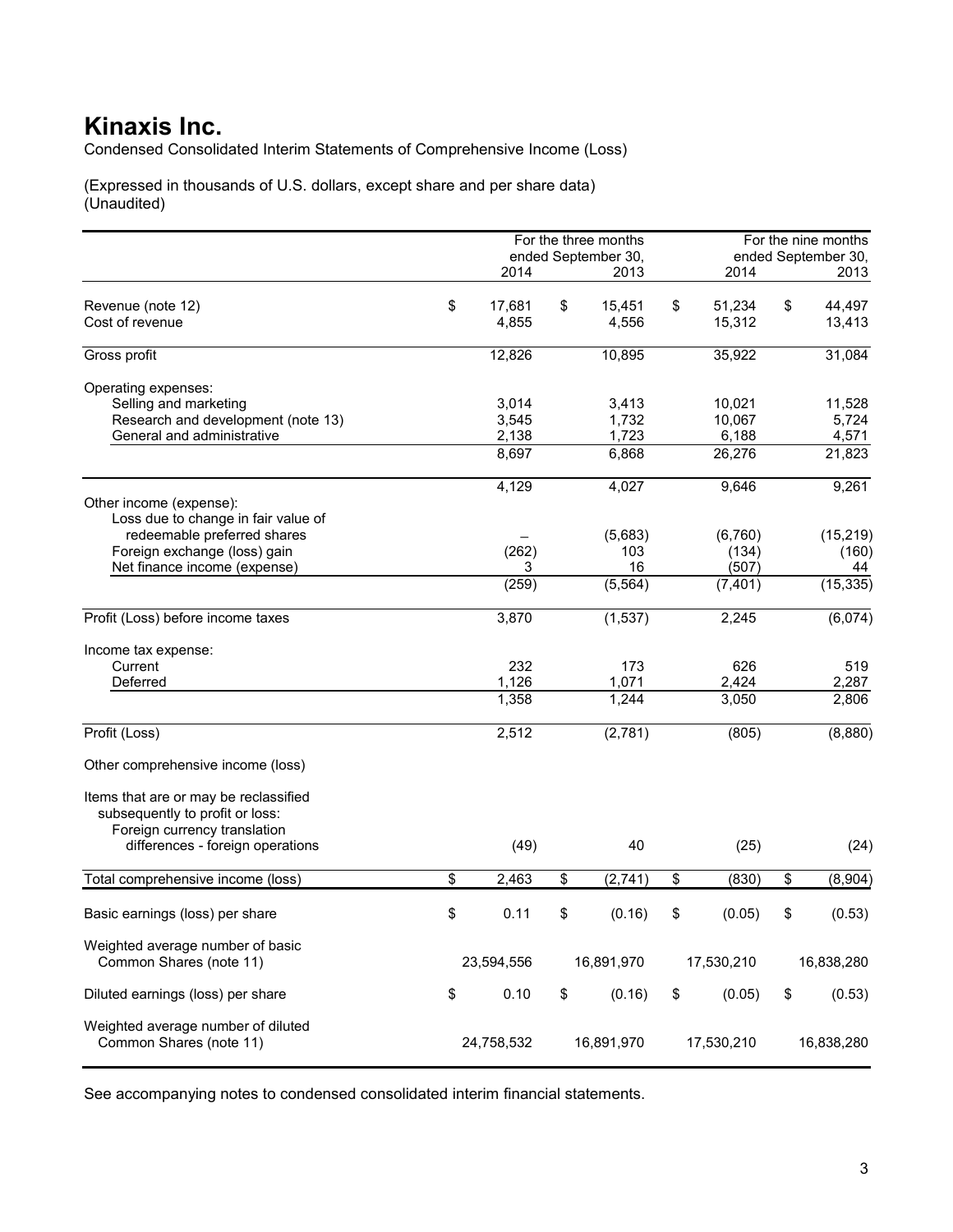Condensed Consolidated Interim Statements of Changes in Shareholders' Equity (Deficiency)

(Expressed in thousands of U.S. dollars) (Unaudited)

|                                                                      |                   |             | Accumulated            |                 |                   |
|----------------------------------------------------------------------|-------------------|-------------|------------------------|-----------------|-------------------|
|                                                                      | Share             | Contributed | other<br>comprehensive |                 | Total equity      |
|                                                                      | capital           | surplus     | loss                   | <b>Deficit</b>  | (deficiency)      |
| Balance, December 31, 2012<br>\$                                     | 11,176            | \$<br>2,923 | \$<br>(297)            | \$<br>(29, 508) | \$<br>(15, 706)   |
| Loss                                                                 |                   |             |                        | (8,880)         | (8,880)           |
| Other comprehensive loss                                             |                   |             | (24)                   |                 | (24)              |
| Total comprehensive loss                                             |                   |             | (24)                   | (8,880)         | (8,904)           |
| Share purchase plan subscriptions<br>Share options exercised         | 228<br>41         |             |                        |                 | 228<br>41         |
| Share based payments<br>Interest on receivable for                   |                   | 658         |                        |                 | 658               |
| share sale                                                           | 5                 | 17          |                        |                 | 22                |
| Total shareholder transactions                                       | 274               | 675         |                        |                 | 949               |
| Balance, September 30, 2013<br>\$                                    | 11,450            | \$<br>3,598 | \$<br>(321)            | \$<br>(38, 388) | \$<br>(23, 661)   |
| \$<br>Balance, December 31, 2013                                     | 9,902             | \$<br>3,948 | \$<br>(360)            | \$<br>(87,070)  | \$<br>(73, 580)   |
| Loss                                                                 |                   |             |                        | (805)           | (805)             |
| Other comprehensive loss                                             |                   |             | (25)                   |                 | (25)              |
| Total comprehensive loss                                             |                   |             | (25)                   | (805)           | (830)             |
| Conversion of Class A preferred<br>shares to Common Shares           |                   |             |                        |                 |                   |
| (note 8 and 9)                                                       | 60,895            |             |                        |                 | 60,895            |
| Shares issued per offering (note 8)<br>Share issuance costs (note 8) | 59,562<br>(3,837) |             |                        |                 | 59,562<br>(3,837) |
| Reduction of share capital (note 8)                                  | (41, 010)         |             |                        | 41,010          |                   |
| Shares issued for cash                                               | 585               |             |                        |                 | 585               |
| Share options exercised                                              | 570               | (61)        |                        |                 | 509               |
| Share based payments                                                 |                   | 1,813       |                        |                 | 1,813             |
| Total shareholder transactions                                       | 76,765            | 1,752       |                        | 41,010          | 119,527           |
| \$<br>Balance, September 30, 2014                                    | 86,667            | \$<br>5,700 | \$<br>(385)            | \$<br>(46, 865) | \$<br>45,117      |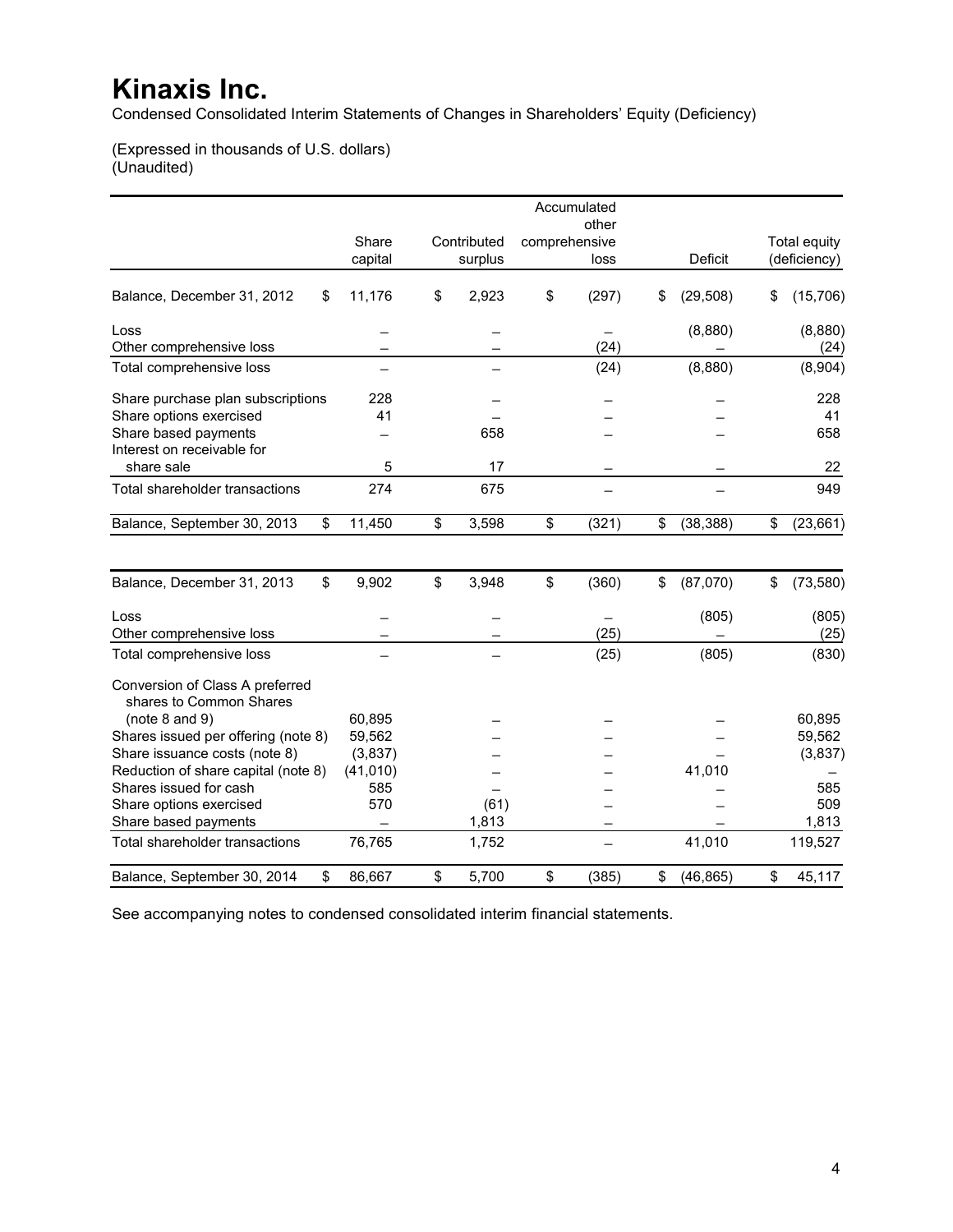Condensed Consolidated Interim Statements of Cash Flows

(Expressed in thousands of U.S. dollars) (Unaudited)

| Cash flows from (used in) operating activities:<br>\$<br>(805)<br>\$<br>Loss<br>Items not affecting cash:<br>Depreciation of property and equipment (note 5)<br>817<br>616<br>Loss due to change in fair value of<br>redeemable preferred shares<br>6,760<br>15,219<br>1,813<br>Share-based compensation<br>658<br>Amortization of lease inducement<br>(35)<br>Long-term investment tax credits recoverable<br>(872)<br>2,806<br>3,050<br>Income tax expense<br>Change in operating assets and liabilities (note 14)<br>8,167<br>2,857<br>Interest paid<br>(531)<br>(2)<br>(510)<br>Income taxes paid<br>(4,790)<br>13,574<br>12,066<br>Cash flows from (used in) investing activities:<br>Purchase of property and equipment (note 5)<br>(3,071)<br>Cash flows from (used in) financing activities:<br>Non-Voting Common Shares issued and share<br>subscriptions received<br>991<br>291<br>103<br><b>Common Shares issued</b><br>59,562<br>Common Shares issued per offering<br>Share issuance cost net of tax<br>(3,837)<br>5,000<br>Issuance of long-term debt<br>Repayment of long-term debt<br>(30,000)<br>Payment of finance lease obligations<br>(32)<br>31,819<br>259<br>11,511<br>42,322<br>Increase in cash and cash equivalents<br>48,801<br>13,804<br>Cash and cash equivalents, beginning of period<br>(198)<br>Effects of exchange rates on cash and cash equivalents | For the nine months ended September 30,  | 2014         | 2013         |
|--------------------------------------------------------------------------------------------------------------------------------------------------------------------------------------------------------------------------------------------------------------------------------------------------------------------------------------------------------------------------------------------------------------------------------------------------------------------------------------------------------------------------------------------------------------------------------------------------------------------------------------------------------------------------------------------------------------------------------------------------------------------------------------------------------------------------------------------------------------------------------------------------------------------------------------------------------------------------------------------------------------------------------------------------------------------------------------------------------------------------------------------------------------------------------------------------------------------------------------------------------------------------------------------------------------------------------------------------------------------------------------|------------------------------------------|--------------|--------------|
|                                                                                                                                                                                                                                                                                                                                                                                                                                                                                                                                                                                                                                                                                                                                                                                                                                                                                                                                                                                                                                                                                                                                                                                                                                                                                                                                                                                      |                                          |              |              |
|                                                                                                                                                                                                                                                                                                                                                                                                                                                                                                                                                                                                                                                                                                                                                                                                                                                                                                                                                                                                                                                                                                                                                                                                                                                                                                                                                                                      |                                          |              | (8,880)      |
|                                                                                                                                                                                                                                                                                                                                                                                                                                                                                                                                                                                                                                                                                                                                                                                                                                                                                                                                                                                                                                                                                                                                                                                                                                                                                                                                                                                      |                                          |              |              |
|                                                                                                                                                                                                                                                                                                                                                                                                                                                                                                                                                                                                                                                                                                                                                                                                                                                                                                                                                                                                                                                                                                                                                                                                                                                                                                                                                                                      |                                          |              |              |
|                                                                                                                                                                                                                                                                                                                                                                                                                                                                                                                                                                                                                                                                                                                                                                                                                                                                                                                                                                                                                                                                                                                                                                                                                                                                                                                                                                                      |                                          |              |              |
|                                                                                                                                                                                                                                                                                                                                                                                                                                                                                                                                                                                                                                                                                                                                                                                                                                                                                                                                                                                                                                                                                                                                                                                                                                                                                                                                                                                      |                                          |              |              |
|                                                                                                                                                                                                                                                                                                                                                                                                                                                                                                                                                                                                                                                                                                                                                                                                                                                                                                                                                                                                                                                                                                                                                                                                                                                                                                                                                                                      |                                          |              | (35)         |
|                                                                                                                                                                                                                                                                                                                                                                                                                                                                                                                                                                                                                                                                                                                                                                                                                                                                                                                                                                                                                                                                                                                                                                                                                                                                                                                                                                                      |                                          |              | (663)        |
|                                                                                                                                                                                                                                                                                                                                                                                                                                                                                                                                                                                                                                                                                                                                                                                                                                                                                                                                                                                                                                                                                                                                                                                                                                                                                                                                                                                      |                                          |              |              |
|                                                                                                                                                                                                                                                                                                                                                                                                                                                                                                                                                                                                                                                                                                                                                                                                                                                                                                                                                                                                                                                                                                                                                                                                                                                                                                                                                                                      |                                          |              |              |
|                                                                                                                                                                                                                                                                                                                                                                                                                                                                                                                                                                                                                                                                                                                                                                                                                                                                                                                                                                                                                                                                                                                                                                                                                                                                                                                                                                                      |                                          |              |              |
|                                                                                                                                                                                                                                                                                                                                                                                                                                                                                                                                                                                                                                                                                                                                                                                                                                                                                                                                                                                                                                                                                                                                                                                                                                                                                                                                                                                      |                                          |              |              |
|                                                                                                                                                                                                                                                                                                                                                                                                                                                                                                                                                                                                                                                                                                                                                                                                                                                                                                                                                                                                                                                                                                                                                                                                                                                                                                                                                                                      |                                          |              |              |
|                                                                                                                                                                                                                                                                                                                                                                                                                                                                                                                                                                                                                                                                                                                                                                                                                                                                                                                                                                                                                                                                                                                                                                                                                                                                                                                                                                                      |                                          |              |              |
|                                                                                                                                                                                                                                                                                                                                                                                                                                                                                                                                                                                                                                                                                                                                                                                                                                                                                                                                                                                                                                                                                                                                                                                                                                                                                                                                                                                      |                                          |              | (814)        |
|                                                                                                                                                                                                                                                                                                                                                                                                                                                                                                                                                                                                                                                                                                                                                                                                                                                                                                                                                                                                                                                                                                                                                                                                                                                                                                                                                                                      |                                          |              |              |
|                                                                                                                                                                                                                                                                                                                                                                                                                                                                                                                                                                                                                                                                                                                                                                                                                                                                                                                                                                                                                                                                                                                                                                                                                                                                                                                                                                                      |                                          |              |              |
|                                                                                                                                                                                                                                                                                                                                                                                                                                                                                                                                                                                                                                                                                                                                                                                                                                                                                                                                                                                                                                                                                                                                                                                                                                                                                                                                                                                      |                                          |              |              |
|                                                                                                                                                                                                                                                                                                                                                                                                                                                                                                                                                                                                                                                                                                                                                                                                                                                                                                                                                                                                                                                                                                                                                                                                                                                                                                                                                                                      |                                          |              |              |
|                                                                                                                                                                                                                                                                                                                                                                                                                                                                                                                                                                                                                                                                                                                                                                                                                                                                                                                                                                                                                                                                                                                                                                                                                                                                                                                                                                                      |                                          |              |              |
|                                                                                                                                                                                                                                                                                                                                                                                                                                                                                                                                                                                                                                                                                                                                                                                                                                                                                                                                                                                                                                                                                                                                                                                                                                                                                                                                                                                      |                                          |              |              |
|                                                                                                                                                                                                                                                                                                                                                                                                                                                                                                                                                                                                                                                                                                                                                                                                                                                                                                                                                                                                                                                                                                                                                                                                                                                                                                                                                                                      |                                          |              |              |
|                                                                                                                                                                                                                                                                                                                                                                                                                                                                                                                                                                                                                                                                                                                                                                                                                                                                                                                                                                                                                                                                                                                                                                                                                                                                                                                                                                                      |                                          |              |              |
|                                                                                                                                                                                                                                                                                                                                                                                                                                                                                                                                                                                                                                                                                                                                                                                                                                                                                                                                                                                                                                                                                                                                                                                                                                                                                                                                                                                      |                                          |              |              |
|                                                                                                                                                                                                                                                                                                                                                                                                                                                                                                                                                                                                                                                                                                                                                                                                                                                                                                                                                                                                                                                                                                                                                                                                                                                                                                                                                                                      |                                          |              |              |
|                                                                                                                                                                                                                                                                                                                                                                                                                                                                                                                                                                                                                                                                                                                                                                                                                                                                                                                                                                                                                                                                                                                                                                                                                                                                                                                                                                                      |                                          |              |              |
|                                                                                                                                                                                                                                                                                                                                                                                                                                                                                                                                                                                                                                                                                                                                                                                                                                                                                                                                                                                                                                                                                                                                                                                                                                                                                                                                                                                      |                                          |              |              |
|                                                                                                                                                                                                                                                                                                                                                                                                                                                                                                                                                                                                                                                                                                                                                                                                                                                                                                                                                                                                                                                                                                                                                                                                                                                                                                                                                                                      |                                          |              | (438)        |
|                                                                                                                                                                                                                                                                                                                                                                                                                                                                                                                                                                                                                                                                                                                                                                                                                                                                                                                                                                                                                                                                                                                                                                                                                                                                                                                                                                                      | Cash and cash equivalents, end of period | \$<br>55,928 | \$<br>59,874 |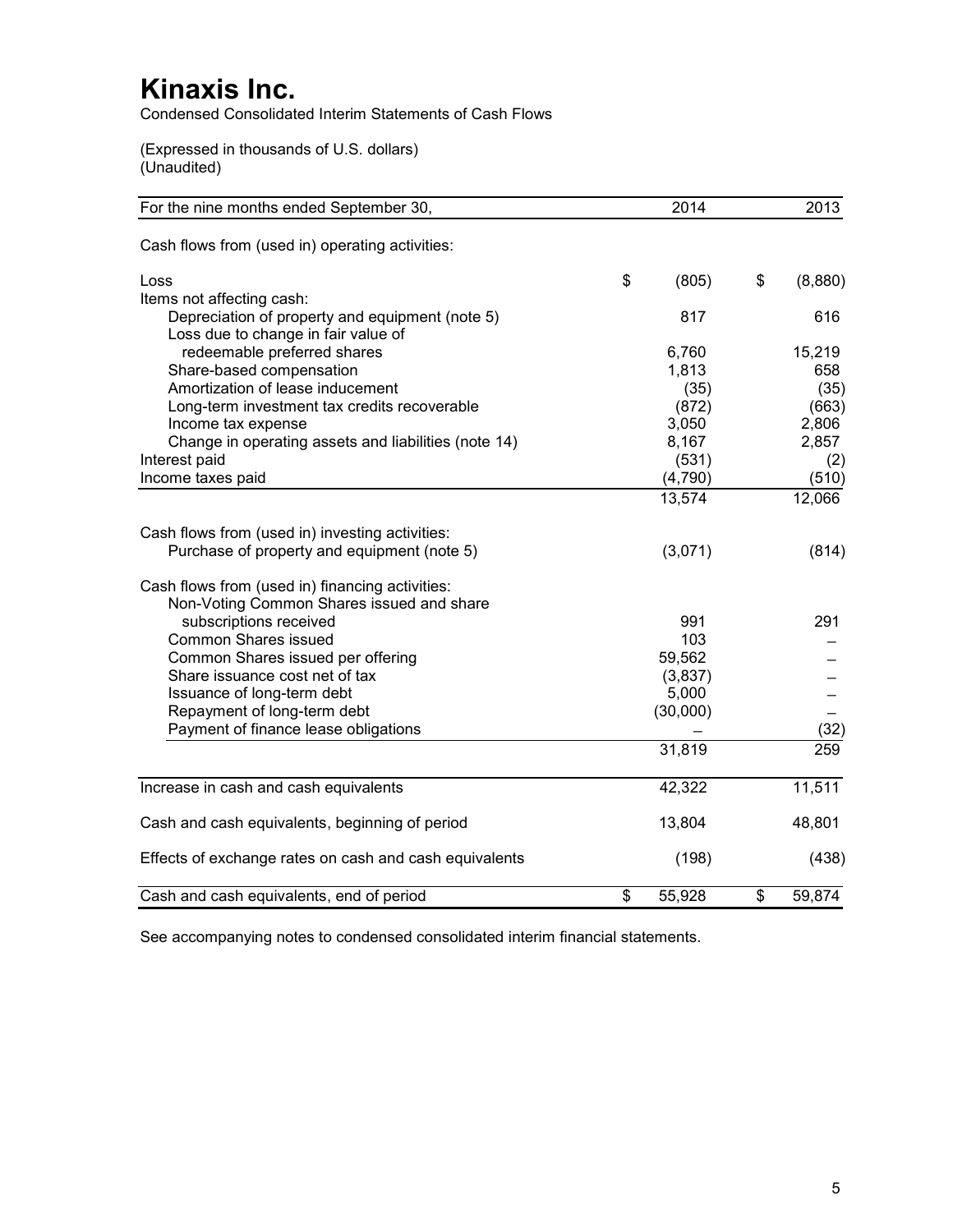Notes to Condensed Consolidated Interim Financial Statements

For the three and nine months ended September 30, 2014 (Expressed in thousands of U.S. dollars, except share and per share amounts) (Unaudited)

### **1. Corporate information:**

Kinaxis Inc. (the "Company") is incorporated under the Canada Business Corporations Act and domiciled in Ontario, Canada. The address of the Company's registered office is 700 Silver Seven Road, Ottawa, Ontario. The consolidated financial statements of the Company as at September 30, 2014 and for the three and nine months ended September 30, 2014 and 2013 comprise the Company and its subsidiaries.

Kinaxis is a leading provider of cloud-based subscription software that enables its customers to improve and accelerate analysis and decision-making across their supply chain operations. Kinaxis is a global enterprise with offices in Chicago, United States, Tokyo, Japan, Hong Kong, China, Eindhoven, The Netherlands, and Ottawa, Canada.

On June 10, 2014, the Company completed an initial public offering and its shares began trading on the Toronto stock exchange under the symbol "KXS".

### **2. Basis of preparation:**

(a) Statement of compliance:

The unaudited condensed consolidated interim financial statements have been prepared in accordance with International Accounting Standard 34 *Interim Financial Reporting* as issued by the International Accounting Standards Board ("IASB"). They do not include all the information required for a complete set of financial statements prepared in accordance with International Financial Reporting Standards ("IFRS") and should be read in conjunction with the annual consolidated financial statements of the Company as at and for the year ended December 31, 2013. However, selected explanatory notes are included to explain events and transactions that are significant to an understanding of the changes in the Company's financial position and performance since the last annual consolidated financial statements as at and for the year ended December 31, 2013.

The unaudited condensed consolidated interim financial statements were authorized for issue by the Board of Directors on November 6, 2014.

(b) Use of estimates and judgments:

In preparing these unaudited condensed consolidated interim financial statements, Management makes judgements, estimates and assumptions that affect the application of accounting policies and the reported amounts of assets and liabilities, income and expense. Actual results may differ from these estimates.

The significant judgements made by Management in applying the Company's accounting policies and the key sources of estimation uncertainty were the same as those that applied to the consolidated financial statements as at and for the year ended December 31, 2013.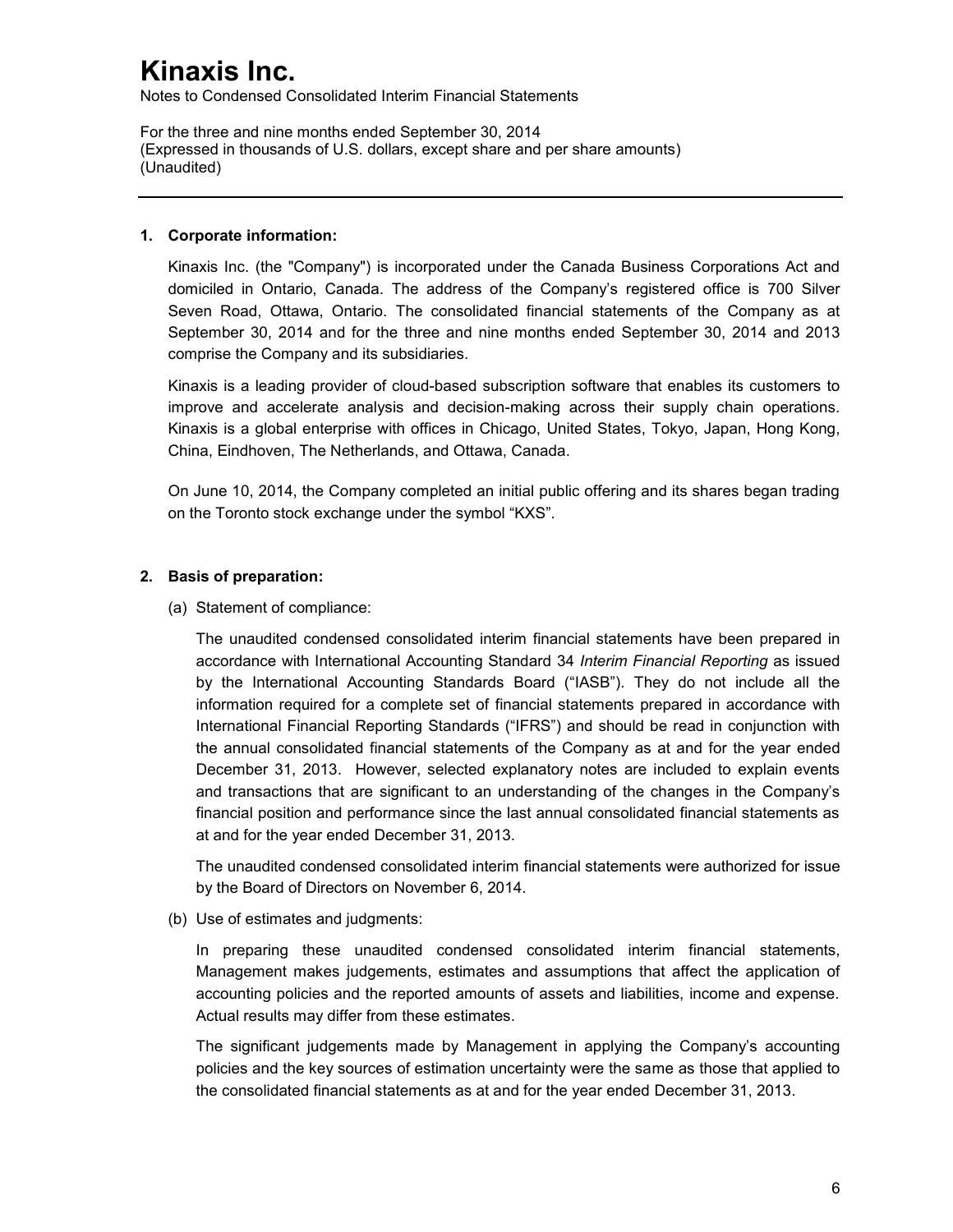Notes to Condensed Consolidated Interim Financial Statements

For the three and nine months ended September 30, 2014 (Expressed in thousands of U.S. dollars, except share and per share amounts) (Unaudited)

### **3. Significant accounting policies:**

Except as described below, the accounting policies applied in these unaudited condensed consolidated interim financial statements are the same as those applied in the Company's consolidated financial statements as at and for the year ended December 31, 2013. The following changes in accounting policies are also expected to be reflected in the Company's consolidated financial statements as at and for the year ending December 31, 2014.

Standards and interpretations in issue:

International Accounting Standard 32: Financial Instruments: Presentation ("IAS 32")

In December 2011, the International Accounting Standards Board amended International Accounting Standard 32 to clarify the meaning of when an entity has a current legally enforceable right of set-off. The amendments are effective for annual periods beginning on or after January 1, 2014 and are required to be applied retrospectively. The adoption of IAS 32 did not have a material impact on the consolidated financial statements.

### IFRIC 21: Levies

In May 2013, the International Accounting Standards Board issued IFRIC 21 which provides guidance on accounting for levies in accordance with the requirements of International Accounting Standard 37: Provisions, Contingent Liabilities and Contingent Assets. The interpretation defines a levy as an outflow from an entity imposed by a government in accordance with legislation. It also notes that levies do not arise from executor contracts of other contractual arrangements. The interpretation also confirms that an entity recognizes a liability for a levy only when the triggering event specified in the legislation occurs. This IFRIC is effective for annual reporting periods beginning on or after January 1, 2014 and is required to be applied retrospectively. The adoption of IFRIC 21 did not have a material impact on the consolidated financial statements**.**

Standards and interpretations yet to be adopted:

In May 2014, the International Accounting Standards Board issued IFRS 15, Revenue from Contracts with Customers, which provides a single, principles-based five-step model for revenue recognition to be applied to all customer contracts, and requires enhanced disclosures. This standard is effective January 1, 2017 and allows early adoption. The Company does not intend to adopt this standard early and is currently evaluating the impact of adopting this standard on the consolidated financial statements.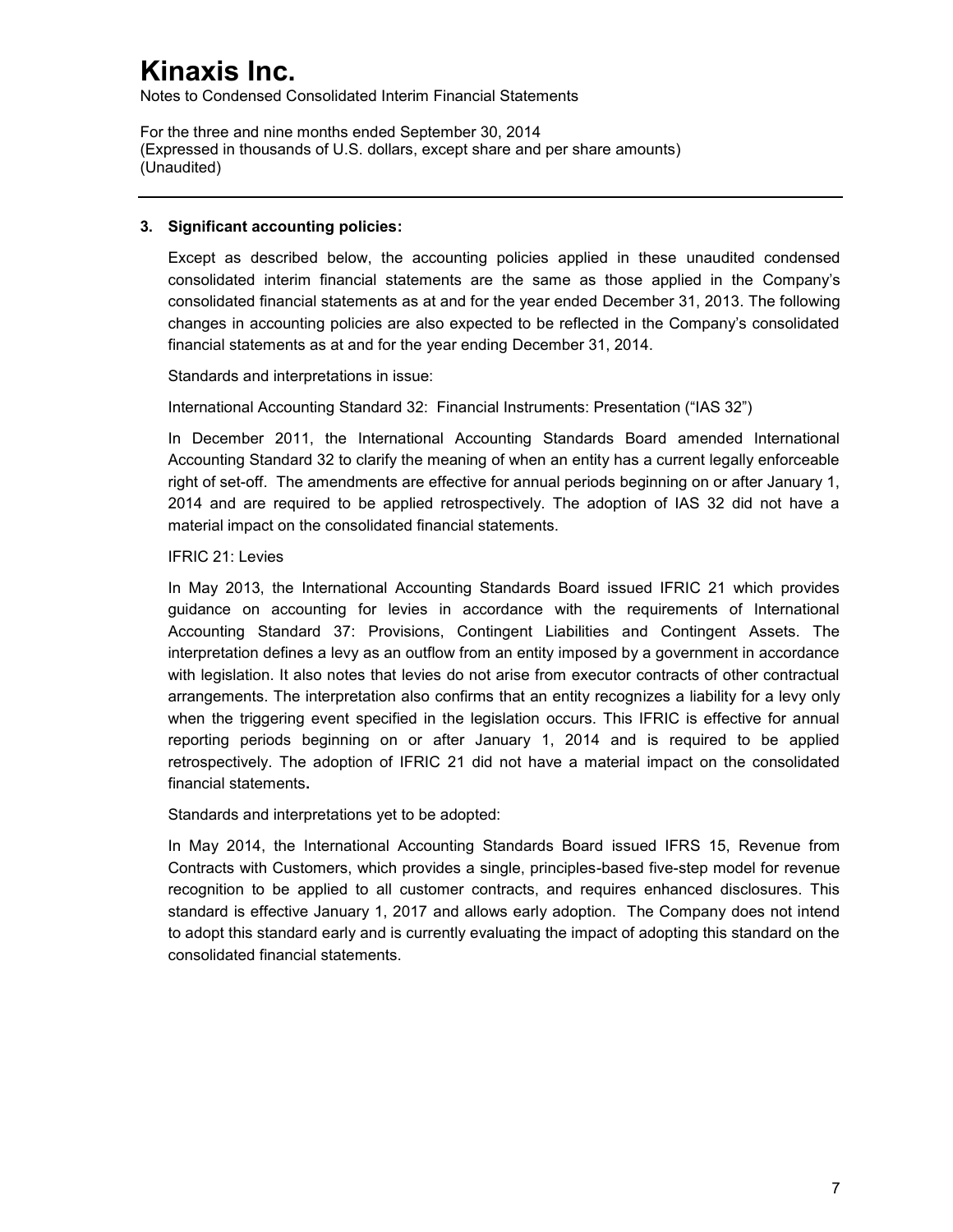Notes to Condensed Consolidated Interim Financial Statements

For the three and nine months ended September 30, 2014 (Expressed in thousands of U.S. dollars, except share and per share amounts) (Unaudited)

### **4. Accounts receivable:**

|                                    | September 30, | December 31,<br>2013 |    |               |
|------------------------------------|---------------|----------------------|----|---------------|
| Trade accounts receivable<br>Other | S             | 7,401<br>235         | \$ | 12,125<br>324 |
|                                    | \$.           | 7,636                |    | 12,449        |

There have been no balances written off for the three and nine months ended September 30, 2014 or September 30, 2013 or any allowance for doubtful accounts recorded as at September 30, 2014 or December 31, 2013.

### **5. Property and equipment:**

|                       |             |           | Office        |              | Total        |
|-----------------------|-------------|-----------|---------------|--------------|--------------|
|                       | Computer    | Computer  | furniture and | Leasehold    | property and |
| Cost                  | equipment   | software  | equipment     | improvements | equipment    |
|                       |             |           |               |              |              |
| Balance, December 31, |             |           |               |              |              |
| 2013                  | \$<br>3,881 | \$<br>677 | \$<br>882     | \$<br>2,174  | \$<br>7,614  |
| Additions             | 2,754       | 283       | 11            | 23           | 3,071        |
| Balance, September    |             |           |               |              |              |
| 30, 2014              | \$<br>6,635 | \$<br>960 | \$<br>893     | \$<br>2,197  | \$<br>10,685 |
|                       |             |           |               |              |              |
|                       |             |           | Office        |              | Total        |
| Accumulated           | Computer    | Computer  | furniture and | Leasehold    | property and |
| depreciation          | equipment   | software  | equipment     | improvements | equipment    |
|                       |             |           |               |              |              |
| Balance, December 31, |             |           |               |              |              |
| 2013                  | \$<br>2,001 | \$<br>263 | \$<br>795     | \$<br>2,147  | \$<br>5,206  |
| Depreciation          | 638         | 117       | 40            | 22           | 817          |
| Balance, September    |             |           |               |              |              |
| 30, 2014              | \$<br>2,639 | \$<br>380 | \$<br>835     | \$<br>2.169  | \$<br>6,023  |
|                       |             |           |               |              |              |
|                       |             |           | Office        |              | Total        |
| Carrying              | Computer    | Computer  | furniture and | Leasehold    | property and |
| value                 | equipment   | software  | equipment     | improvements | equipment    |
|                       |             |           |               |              |              |
| December 31, 2013     | \$<br>1,880 | \$<br>414 | \$<br>87      | \$<br>27     | \$<br>2,408  |
| September 30, 2014    | 3,996       | 580       | 58            | 28           | 4,662        |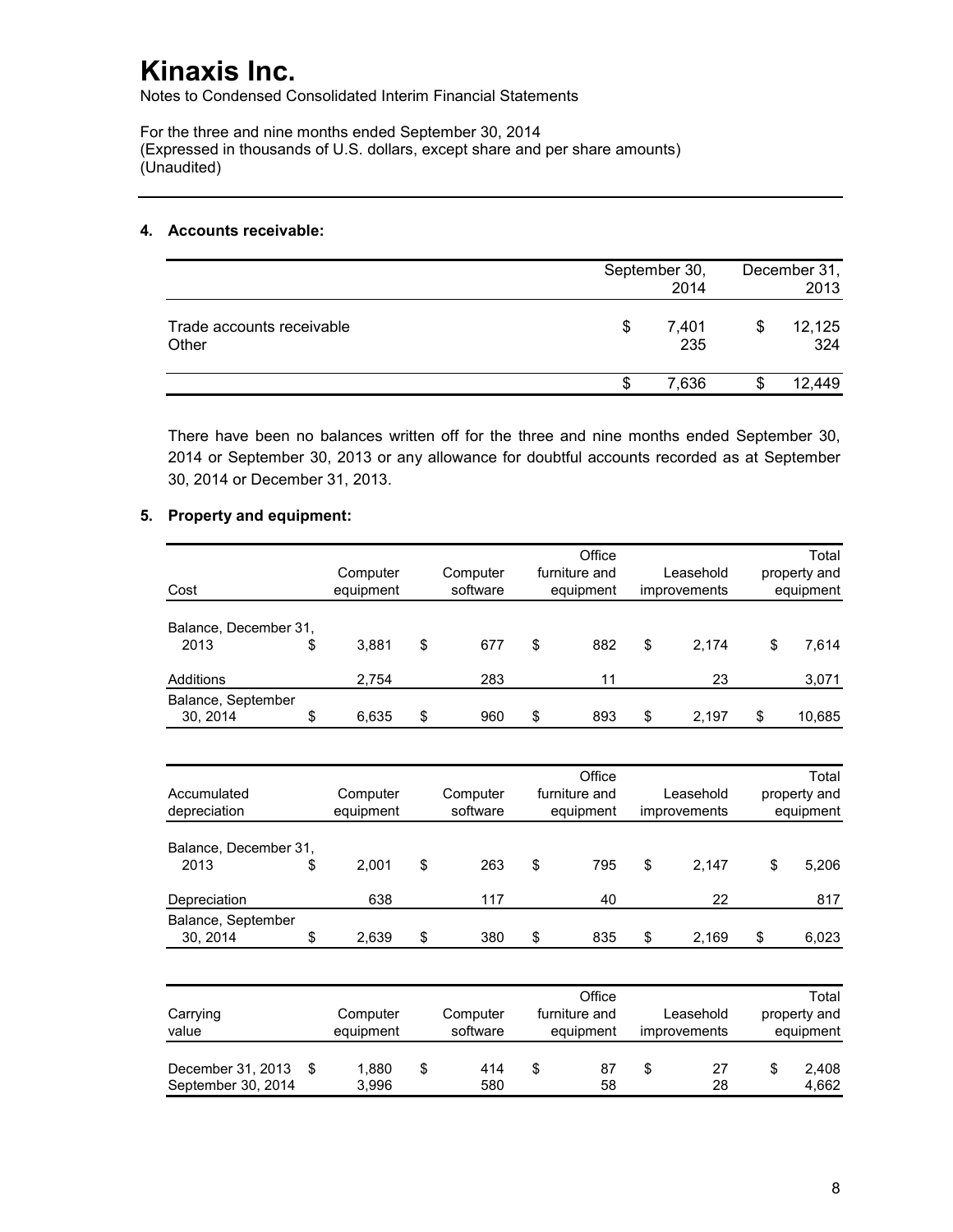Notes to Condensed Consolidated Interim Financial Statements

For the three and nine months ended September 30, 2014 (Expressed in thousands of U.S. dollars, except share and per share amounts) (Unaudited)

### **5. Property and equipment (continued):**

The following table presents the depreciation expense by function for the three and nine months ended September 30:

|                                                                                                    |                 |   | For the three months<br>ended September 30, | For the nine months<br>ended September 30, |   |                         |  |
|----------------------------------------------------------------------------------------------------|-----------------|---|---------------------------------------------|--------------------------------------------|---|-------------------------|--|
|                                                                                                    | 2014            |   | 2013                                        | 2014                                       |   | 2013                    |  |
| Cost of revenue<br>Selling and marketing<br>Research and development<br>General and administrative | 172<br>72<br>72 | S | 80<br>3<br>54<br>72                         | \$<br>401<br>5<br>199<br>212               | S | 225<br>10<br>158<br>223 |  |
|                                                                                                    | 317             |   |                                             | 81.                                        |   | 616                     |  |

### **6. Accounts payable and accrued liabilities:**

|                                                      |     | September 30,<br>2014 | December 31,<br>2013 |
|------------------------------------------------------|-----|-----------------------|----------------------|
| Trade accounts payable<br><b>Accrued liabilities</b> | \$  | 574<br>3,700          | \$<br>754<br>10,308  |
|                                                      | \$. | 4.274                 | 11,062               |

### **7. Long-term debt:**

|                                                                        |   | September 30,<br>2014 | December 31,<br>2013 |
|------------------------------------------------------------------------|---|-----------------------|----------------------|
| Non-revolving term facility<br>Less: Current portion of long-term debt | S |                       | 25,000<br>4,167      |
|                                                                        |   |                       | 20,833               |

On June 18, 2014, the balance of the Company's non-revolving term facility was repaid using proceeds from the Company's initial public offering. Upon full repayment the non-revolving term facility was terminated.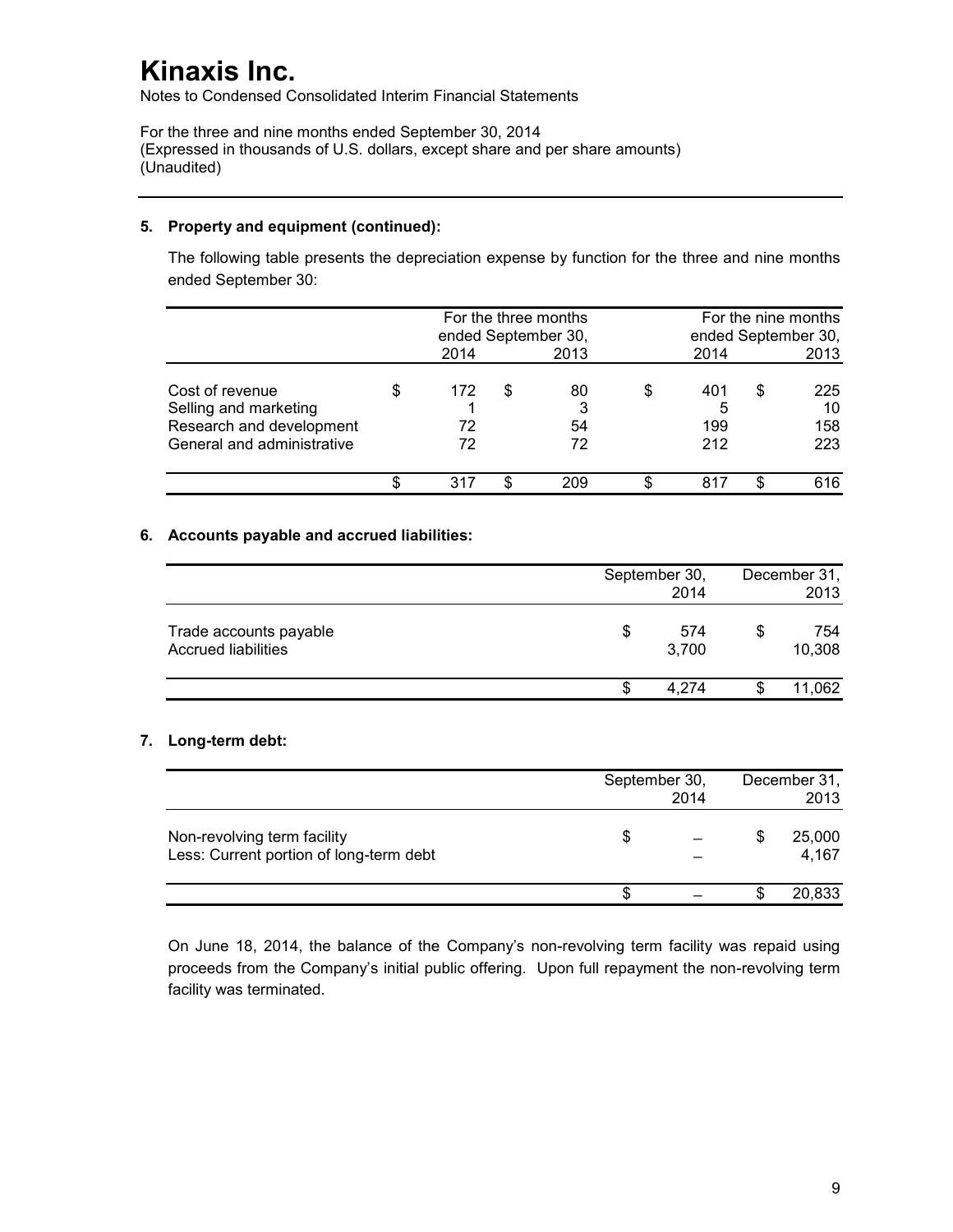Notes to Condensed Consolidated Interim Financial Statements

For the three and nine months ended September 30, 2014 (Expressed in thousands of U.S. dollars, except share and per share amounts) (Unaudited)

### **8. Capital reorganization:**

Prior to the Company's initial public offering, the Company's authorized capital consisted of an unlimited number of Common Shares, an unlimited number if Non-Voting Common Shares and an unlimited number of Class A Preferred Shares. At the annual general and special meeting of the shareholders held on May 22, 2014 the shareholders approved a capital reorganization consisting of an amalgamation of one of our shareholders, 1170233 Alberta ULC ("Alberta ULC"), and the Company with the resulting amalgamated entity having the following authorized capital:

- an unlimited number of Class B Preferred Shares;
- an unlimited number of Class A-1 Voting Common Shares;
- an unlimited number of Class A-2 Non-Voting Common Shares;
- an unlimited number of Class B Voting Common Shares;
- an unlimited number of Class C Preferred Shares; and
- an unlimited number of Common Shares.

Following the filing of the final prospectus for the Company's initial public offering on June 3, 2014 the Company and Alberta ULC amalgamated. As a result of the amalgamation:

- the holders of Common Shares and Non-Voting Common Shares received an equivalent number of Class A-1 Voting Common Shares and Class A-2 Non-Voting Common Shares respectively;
- the Common Shares, Non-Voting Common Shares and Class A Preferred Shares held by Alberta ULC were cancelled;
- the shareholders of Alberta ULC received an aggregate of 1,253,892.5 Class B Preferred Shares, 5,114,607.98 Class A-1 Voting Common Shares and 800,000 Class A-2 Non-Voting Common Shares in exchange for their shares in Alberta ULC;
- the remaining 3,858,025 Class A Preferred Shares were exchanged for Class B Preferred Shares on a one-for-one basis;
- as elected by certain holders, 1,078,525.47 Class A-1 Voting Common Shares and 1,128,633.44 Class A-2 Non-Voting Common Shares were converted into an aggregate of 2,207,132 Class B Voting Common Shares for purposes of receiving a stock dividend, which was satisfied by issuing an aggregate of 2,207,132 Class C Preferred Shares.

Upon completion of the initial public offering on June 10, 2014:

- all of the issued and outstanding Class B Preferred Shares, Class A-1 Voting Common Shares, and Class A-2 Non-Voting Common Shares were converted into Common Shares on a one-for-one basis with any fractional Common Shares that would otherwise have been issued upon such conversion being cancelled;
- all of the issued and outstanding Class B Voting Common Shares and Class C Preferred Shares were converted into Common Shares on the basis of one Class B Voting Common Share together with one Class C Preferred Shares into one Common Share;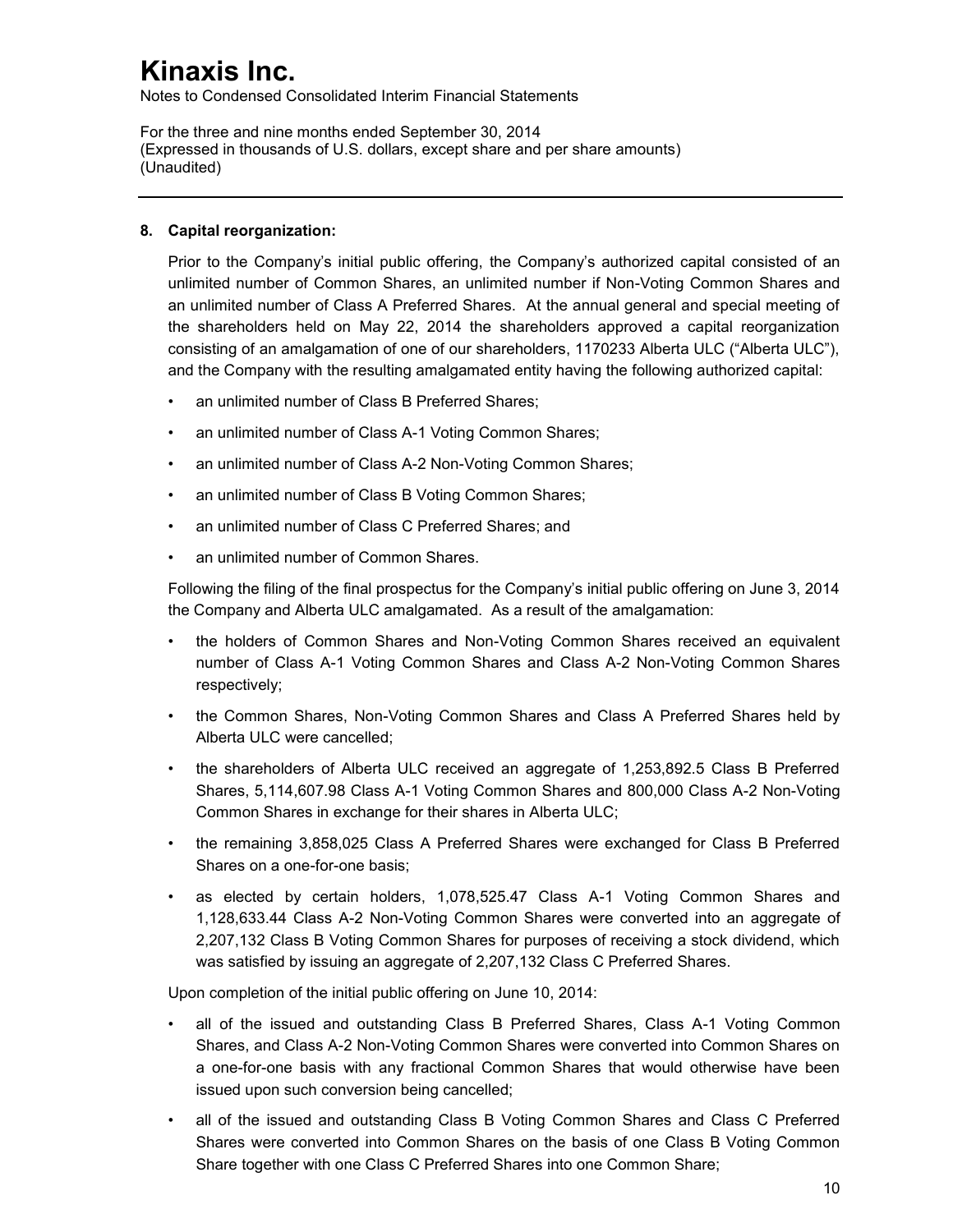Notes to Condensed Consolidated Interim Financial Statements

For the three and nine months ended September 30, 2014 (Expressed in thousands of U.S. dollars, except share and per share amounts) (Unaudited)

### **8. Capital reorganization (continued):**

- the Class B Preferred Shares, the Class A-1 Voting Common Shares, the Class A-2 Non-Voting Common Shares, the Class B Voting Common Shares and the Class C Preferred Shares were deleted from the authorized capital, such that the capital structure now consists of a single class of Common Shares;
- the accumulated deficit generated by the non-cash fair value adjustments amounting to \$41,010 related to the converted preferred shares was reclassified from deficit to share capital;
- 5,000,000 Common Shares were issued from treasury for CAD\$13.00 (USD\$11.91) per share; and
- Share issuance costs totaling \$5,220 net of future tax recoveries of \$1,383 was recorded to share capital.

### **9. Redeemable preferred shares:**

The Class A Preferred Shares mandatorily converted to Common Shares in the event of a qualifying initial public offering.

As at June 3, 2014, upon filing of the final prospectus for the Company's initial public offering, the Company had 5,111,917 (December 31, 2013 – 5,111,917) Class A Preferred Shares issued and outstanding. Concurrent with the filing of the prospectus a capital reorganization occurred pursuant to which the Class A Preferred Shares were converted into Class B Preferred Shares on a one-to-one basis. Immediately prior to the completion of the initial public offering on June 10, 2014, the Class B Preferred Shares were converted into Common Shares on a one-to-one basis.

### Measurement of fair value

The valuation techniques used to measure the fair value of the redeemable preferred shares are unchanged from December 31, 2013. The redeemable preferred shares were converted to Common Shares immediately prior to completion of the Company's initial public offering. The fair value of the redeemable preferred shares was measured at the offering price of the shares at the time of conversion.

The following table reconciles the opening balances to the closing balances for Level 3 fair values.

|                                                                | Fair value of<br>redeemable<br>preferred shares |
|----------------------------------------------------------------|-------------------------------------------------|
| Balance at December 31, 2013                                   | 54,135<br>\$                                    |
| Increase in fair value<br>Conversion to Common Shares (note 8) | 6,760<br>(60, 895)                              |
| Balance, September 30, 2014                                    |                                                 |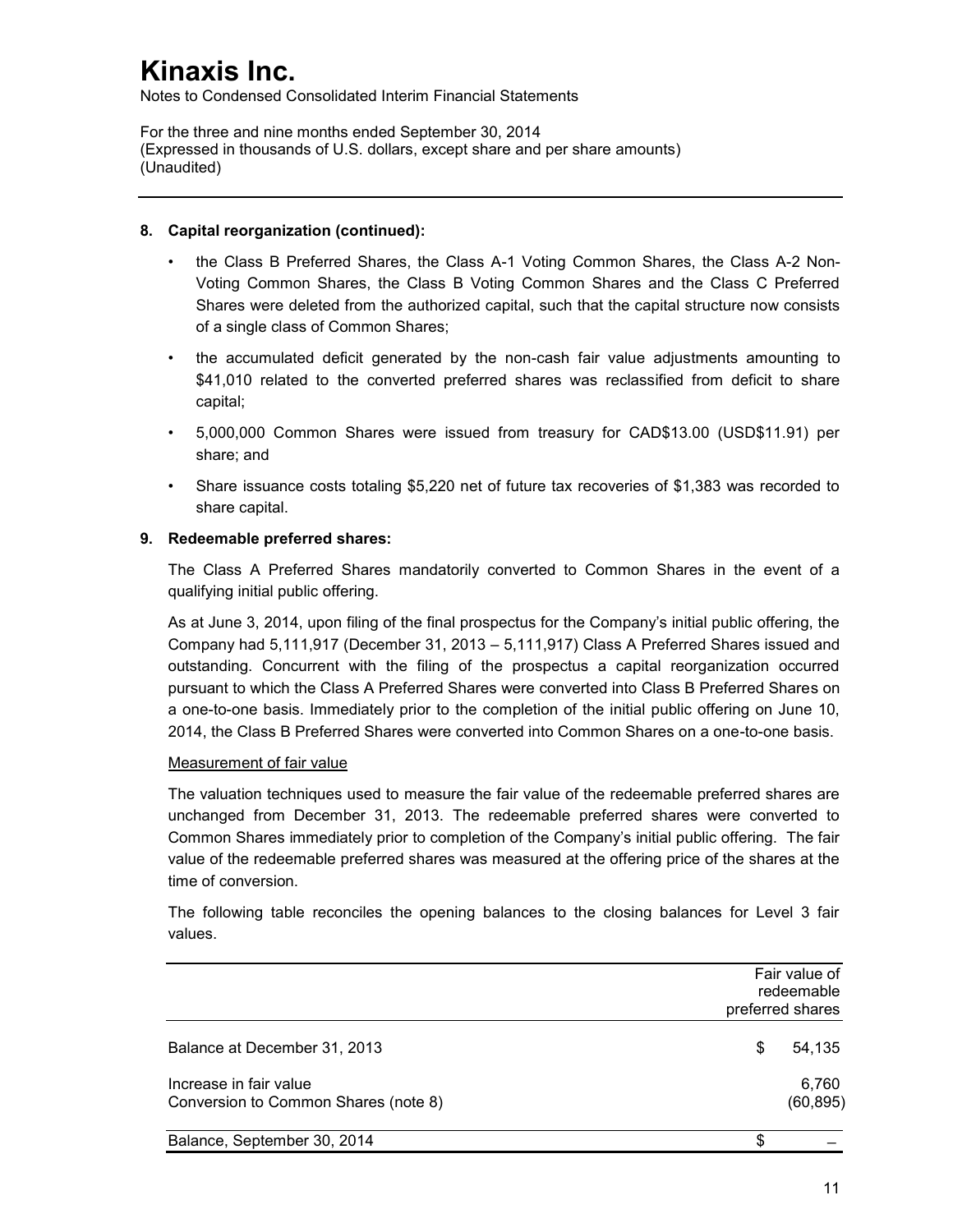Notes to Condensed Consolidated Interim Financial Statements

For the three and nine months ended September 30, 2014 (Expressed in thousands of U.S. dollars, except share and per share amounts) (Unaudited)

### **10. Share capital:**

#### *Authorized*

The Company is authorized to issue an unlimited number of Common Shares.

*Issued:*

|                                                                              |               |                     |               | Non-voting    |
|------------------------------------------------------------------------------|---------------|---------------------|---------------|---------------|
|                                                                              |               | Common shares       |               | common shares |
|                                                                              | <b>Shares</b> | Amount              | <b>Shares</b> | Amount        |
| Shares outstanding at<br>December 31, 2012                                   | 11,546,932    | \$<br>6,403         | 5,188,703     | \$<br>4,773   |
| Share purchase plan<br>subscriptions received<br>Shares issued from employee |               |                     |               | 228           |
| share purchase plan                                                          |               |                     | 133,693       |               |
| Shares issued from exercised<br>options<br>Receivable from sale of stock     | 21,200        | 21                  | 12,563        | 20<br>5       |
| Shares outstanding at<br>September 30, 2013                                  | 11,568,132    | \$<br>6,424         | 5,334,959     | \$<br>5,026   |
|                                                                              |               |                     |               |               |
| Shares outstanding at<br>December 31, 2013                                   | 7,674,049     | \$<br>4,252         | 5,332,504     | \$<br>5,650   |
| Shares issued for cash                                                       |               |                     | 60,000        | 585           |
| Shares issued from<br>exercised options<br>Conversion of non-voting common   | 36,466        | 164                 | 396,471       | 406           |
| to Common Shares (note 8)<br>Fractional shares cancelled                     | 5,788,975     | 6,641               | (5,788,975)   | (6, 641)      |
| upon conversion (note 8)<br>Conversion of preferred shares                   | (67)          |                     |               |               |
| to Common Shares (note 8 and 9)<br>Reduction of share capital (note 8)       | 5,111,917     | 60,895<br>(41, 010) |               |               |
| Shares issued per offering (note 8)<br>Share issuance costs (note 8)         | 5,000,000     | 59,562<br>(3,837)   |               |               |
| Shares outstanding at<br>September 30, 2014                                  | 23,611,340    | \$<br>86,667        |               | \$            |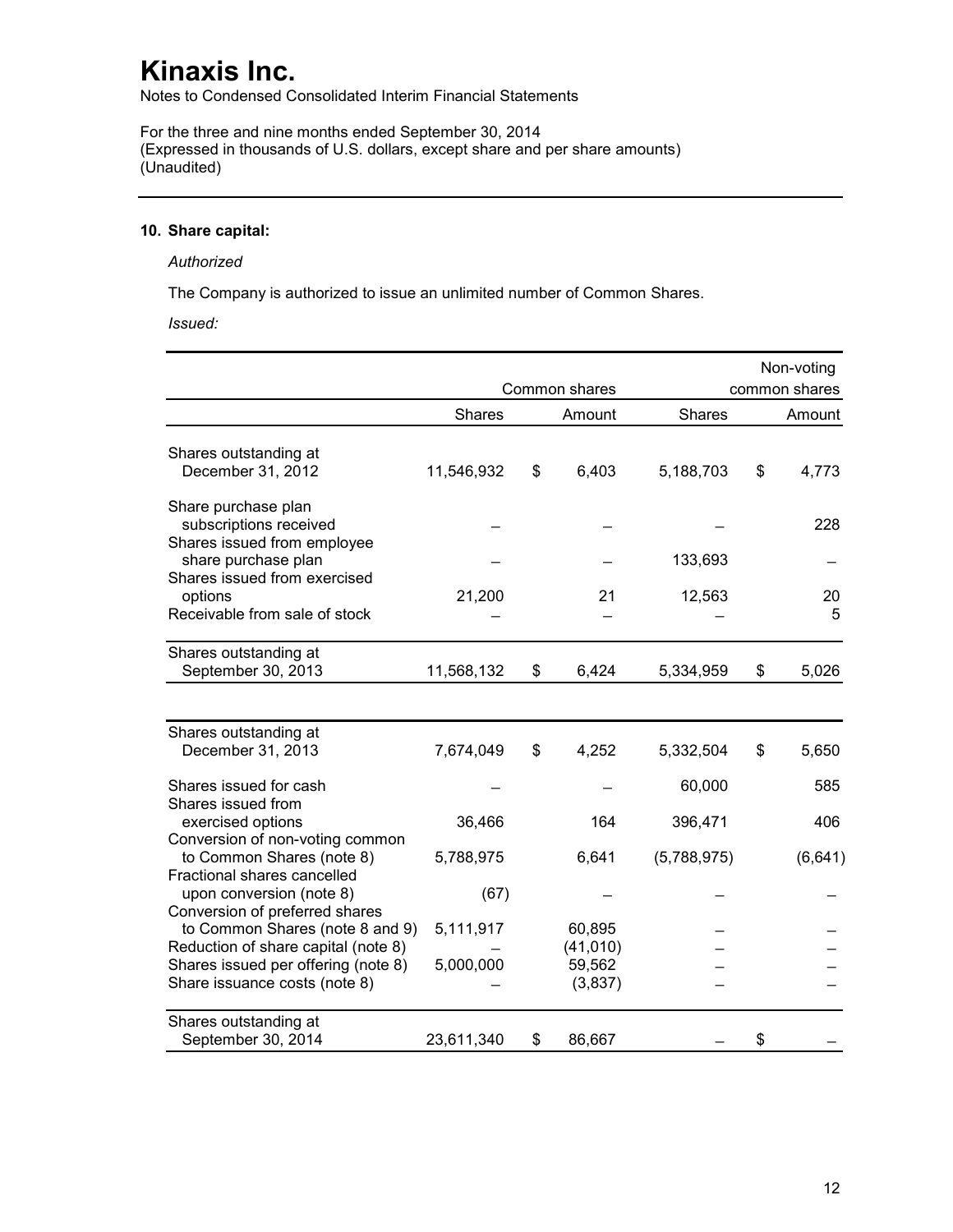Notes to Condensed Consolidated Interim Financial Statements

For the three and nine months ended September 30, 2014 (Expressed in thousands of U.S. dollars, except share and per share amounts) (Unaudited)

### **10. Share capital (continued):**

#### *Stock option plans*

A summary of the status of the plan is as follows:

|                      | Nine months ended  |             |               | Year ended        |          |  |  |  |
|----------------------|--------------------|-------------|---------------|-------------------|----------|--|--|--|
|                      | September 30, 2014 |             |               | December 31, 2013 |          |  |  |  |
|                      |                    | Weighted    |               | Weighted          |          |  |  |  |
|                      |                    | average     |               | average           |          |  |  |  |
|                      | <b>Shares</b>      | exercise    | <b>Shares</b> |                   | exercise |  |  |  |
|                      |                    | price - USD |               | price - USD       |          |  |  |  |
| Options outstanding, |                    |             |               |                   |          |  |  |  |
| beginning of period  | 1,945,580          | \$<br>2.21  | 3,253,581     | \$                | 1.81     |  |  |  |
| Granted              | 765,000            | 10.26       | 280,000       |                   | 4.05     |  |  |  |
| Exercised            | (432, 937)         | 1.18        | (132, 857)    |                   | 1.23     |  |  |  |
| Forfeited            | (63, 750)          | 7.04        | (33, 437)     |                   | 2.56     |  |  |  |
| Expired              | (3,000)            | 3.20        |               |                   |          |  |  |  |
| Tendered (repurchase |                    |             |               |                   |          |  |  |  |
| program)             |                    |             | (1,421,707)   |                   | 1.75     |  |  |  |
| Options outstanding, |                    |             |               |                   |          |  |  |  |
| end of period        | 2,210,893          | \$<br>5.06  | 1,945,580     | \$                | 2.21     |  |  |  |
| Options exercisable, |                    |             |               |                   |          |  |  |  |
| end of period        | 882,363            | \$<br>2.17  | 984,171       | \$                | 1.62     |  |  |  |

The following table summarizes information about stock options outstanding at September 30, 2014:

|                | Options outstanding |             |             |             | Options exercisable |
|----------------|---------------------|-------------|-------------|-------------|---------------------|
|                |                     | Weighted    |             |             |                     |
|                |                     | average     | Weighted    |             | Weighted            |
| Range          | <b>Number</b>       | remaining   | average     | Number      | average             |
| of exercise    | outstanding         | contractual | exercise    | exercisable | exercise            |
| prices - USD   | at 09/30/14         | life        | price - USD | at 09/30/14 | price - USD         |
|                |                     |             |             |             |                     |
| \$1.00 to 1.20 | 221,914             | 2.53        | \$<br>1.06  | 220,742     | 1.06<br>\$.         |
| 1.60 to 3.20   | 1,208,979           | 7.33        | 2.54        | 651,621     | 2.48                |
| 6.60 to 9.75   | 680,000             | 9.31        | 9.56        | 10,000      | 6.60                |
| 11.95 to 15.35 | 100.000             | 9.87        | 13.63       |             |                     |
|                |                     |             |             |             |                     |
|                | 2,210,893           | 7.57        | \$<br>5.06  | 882,363     | \$<br>217           |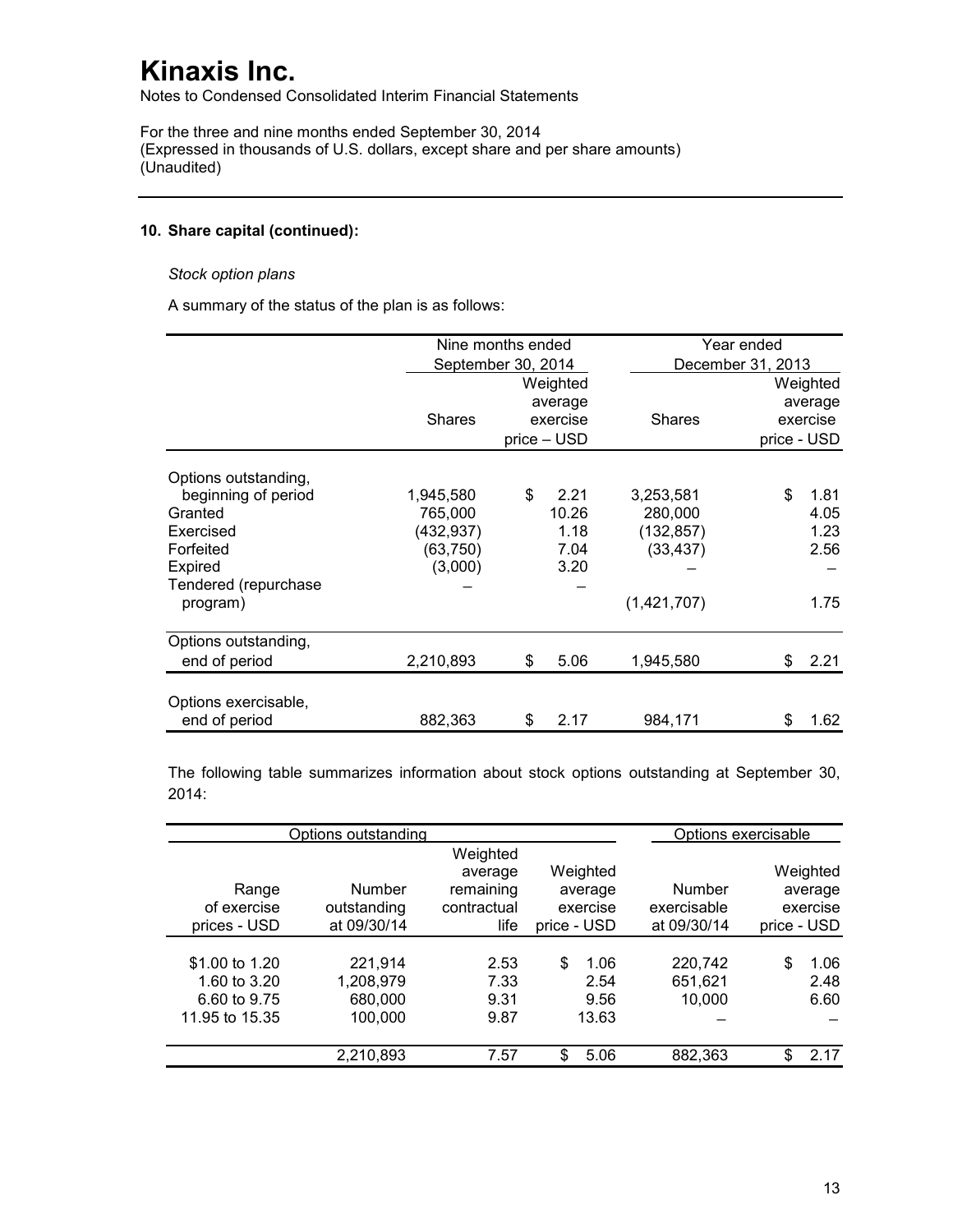Notes to Condensed Consolidated Interim Financial Statements

For the three and nine months ended September 30, 2014 (Expressed in thousands of U.S. dollars, except share and per share amounts) (Unaudited)

### **10. Share capital (continued):**

### *Stock option plans (continued)*

At September 30, 2014, there were 479,250 stock options available for grant under the Plan. During the nine months ended September 30, 2014, the Company granted 765,000 (year ended December 31, 2013 - 280,000) options and recorded share-based compensation expense for the nine months ended September 30, 2014 of \$1,500 (nine months ended September 30, 2013 - \$658) related to the vesting of options granted in 2014 and previous years. The per share weighted-average fair value of stock options granted during the nine months ended September 30, 2014 was \$5.38 (year ended December 31, 2013 - \$2.02) on the date of grant using the Black Scholes option-pricing model with the following weighted-average assumptions: exercise price is equal to the price of the underlying share, expected dividend yield 0%, risk-free interest rate of 1.95% (2013- 1.87%), an expected life of 8 years (2013 - 8 years), and estimated volatility of 46% (2013- 46%). Volatility is estimated by benchmarking to comparable publicly traded companies operating in a similar market segment. The forfeiture rate was estimated at 5% (2013- 5%).

### *Share Unit Plan*

On May 30, 2014, the Board of Directors adopted a Share Unit Plan to provide long-term incentive compensation to executives, key employees and non-employee directors. Share Units may be granted in the form of Restricted Share Units ("RSU"), Performance Share Units ("PSU") or Deferred Share Units ("DSU"). RSUs vest based on the passage of time, generally in three annual increments, PSUs vest based on performance criteria as determined by the Board of Directors and DSUs do not vest until the participant's termination of service. Each vested share unit entitles the participant to receive one Common Share or its cash equivalent.

At September 30, 2014, there were 670,000 share units available for grant under the Plan. During the nine months ended September 30, 2014, the Company granted 80,000 RSUs. Each RSU entitles the participant to receive one Common Share. The RSUs vest based over time in three equal annual tranches. The fair value of the RSUs granted grant was \$11.90 per unit using the fair value of a Common Share at time of grant. The Company recorded share-based compensation expense for the nine months ended September 30, 2014 of \$313 related to the vesting of RSUs granted in 2014.

|                                                        |                 |   | For the nine months<br>For the three months<br>ended September 30,<br>ended September 30, |    |            |    |           |  |
|--------------------------------------------------------|-----------------|---|-------------------------------------------------------------------------------------------|----|------------|----|-----------|--|
|                                                        | 2014            |   | 2013                                                                                      |    | 2014       |    | 2013      |  |
| Cost of revenue<br>Selling and marketing               | \$<br>79<br>159 | S | 29<br>105                                                                                 | \$ | 182<br>456 | \$ | 51<br>382 |  |
| Research and development<br>General and administrative | 143<br>413      |   | 8<br>62                                                                                   |    | 391<br>784 |    | 36<br>189 |  |
|                                                        | 794             | S |                                                                                           |    | 1.813      | S  | 658       |  |

The following table presents the share-based payments expense by function for the three and nine months ended September 30: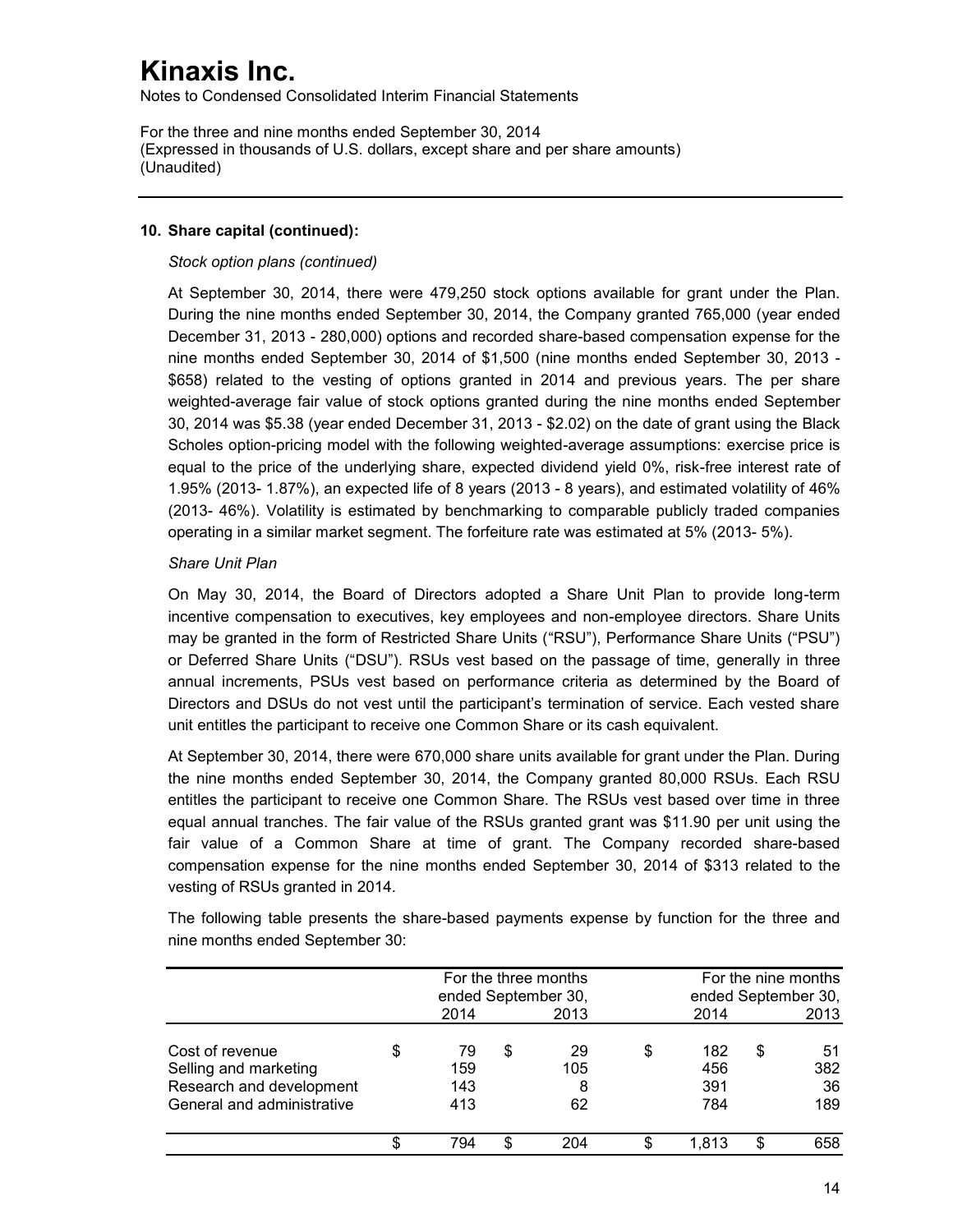Notes to Condensed Consolidated Interim Financial Statements

For the three and nine months ended September 30, 2014 (Expressed in thousands of U.S. dollars, except share and per share amounts) (Unaudited)

### **11. Earnings (loss) per share:**

The following table summarizes the calculation of the weighted average number of basic and diluted Common Shares for the three and nine months ended September 30:

|                                                                    | For the three months<br>ended September 30, |            |            | For the nine months<br>ended September 30, |
|--------------------------------------------------------------------|---------------------------------------------|------------|------------|--------------------------------------------|
|                                                                    | 2014                                        | 2013       | 2014       | 2013                                       |
| <b>Issued Common Shares</b>                                        |                                             |            |            |                                            |
| at beginning of period                                             | 23,588,002                                  | 16,826,061 | 13,006,553 | 16,735,635                                 |
| Effect of shares issued for cash<br><b>Effect of shares issued</b> |                                             |            | 47,206     |                                            |
| per offering<br>Effect of preferred shares                         |                                             |            | 2,058,824  |                                            |
| converted to Common Shares                                         |                                             |            | 2,104,907  |                                            |
| <b>Effect of fractional shares</b><br>cancelled upon conversion    |                                             |            | (27)       |                                            |
| Effect of shares issued from<br>employee share purchase            |                                             |            |            |                                            |
| plan                                                               |                                             | 64,899     |            | 77,814                                     |
| Effect of shares issued from<br>exercise of options                | 6,554                                       | 1,010      | 312,747    | 24,831                                     |
| Weighted average number<br>of basic Common Shares                  | 23,594,556                                  | 16,891,970 | 17,530,210 | 16,838,280                                 |
| Effect of share options<br>on issue                                | 1,163,976                                   |            |            |                                            |
| Weighted average number<br>of diluted Common Shares                | 24,758,532                                  | 16,891,970 | 17,530,210 | 16,838,280                                 |

At September 30, 2014, 740,000 options were excluded from the diluted weighted average number of shares because their effect would have been anti-dilutive. Due to loss for the three months ended September 30, 2013 and nine months ended September 30, 2014 and September 30, 2013, all outstanding options and redeemable preferred shares, as applicable, were excluded from the diluted weighted average number of shares because their effect would have been antidilutive.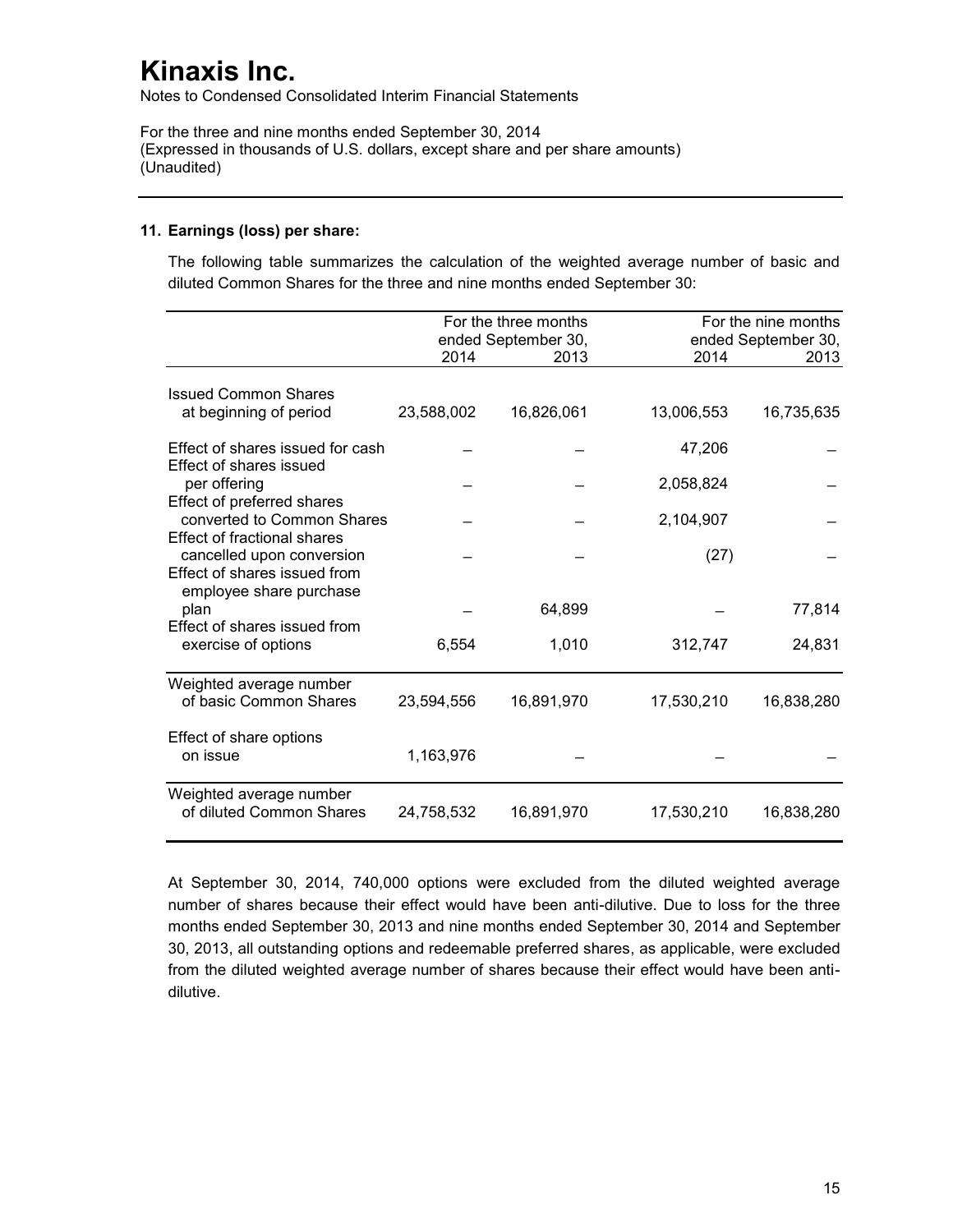Notes to Condensed Consolidated Interim Financial Statements

For the three and nine months ended September 30, 2014 (Expressed in thousands of U.S. dollars, except share and per share amounts) (Unaudited)

### **12. Revenue:**

|                                                                  |    | For the three months<br>ended September 30, |    | For the nine months<br>ended September 30, |    |                         |    |                           |
|------------------------------------------------------------------|----|---------------------------------------------|----|--------------------------------------------|----|-------------------------|----|---------------------------|
|                                                                  |    | 2014                                        |    | 2013                                       |    | 2014                    |    | 2013                      |
| Subscription<br>Professional services<br>Maintenance and support | \$ | 13,302<br>4,081<br>298                      | S  | 10.149<br>4,934<br>368                     | \$ | 37.267<br>13,061<br>906 | \$ | 29,113<br>14,102<br>1,282 |
|                                                                  | S  | 17.681                                      | \$ | 15.451                                     | \$ | 51.234                  | \$ | 44.497                    |

### **13. Research and development:**

|                                    |    | For the three months<br>ended September 30, |    | For the nine months<br>ended September 30, |    |          |   |         |
|------------------------------------|----|---------------------------------------------|----|--------------------------------------------|----|----------|---|---------|
|                                    |    | 2014                                        |    | 2013                                       |    | 2014     |   | 2013    |
| Research and development           | \$ | 3,941                                       | \$ | 2.278                                      | \$ | 11,482   | S | 7,443   |
| expenses<br>Investment tax credits |    | (396)                                       |    | (546)                                      |    | (1, 415) |   | (1,719) |
|                                    | S  | 3.545                                       | \$ | 1.732                                      |    | 10.067   | S | 5.724   |

### **14. Statement of cash flows:**

Changes in operating assets and liabilities:

| For the nine months ended                                                                                                                          |     | 2014                                        |   | 2013                               |
|----------------------------------------------------------------------------------------------------------------------------------------------------|-----|---------------------------------------------|---|------------------------------------|
| Trade and other receivables<br>Investment tax credits receivable<br>Prepaid expenses<br>Trade payables and accrued liabilities<br>Deferred revenue | S   | 4.723<br>(481)<br>(362)<br>(3,536)<br>7,823 | S | 447<br>400<br>(75)<br>1,553<br>532 |
|                                                                                                                                                    | \$. | 8.167                                       |   | 2.857                              |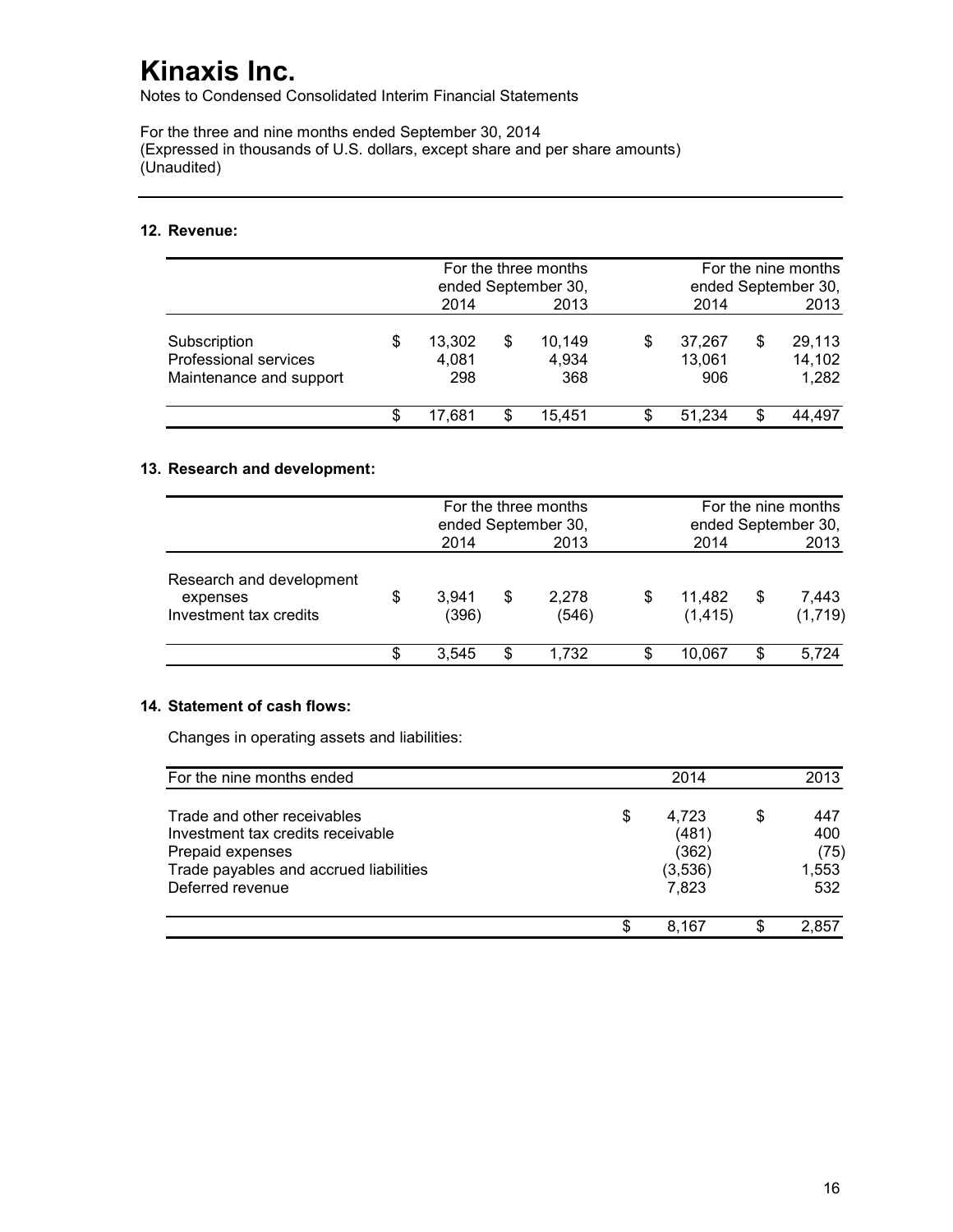Notes to Condensed Consolidated Interim Financial Statements

For the three and nine months ended September 30, 2014 (Expressed in thousands of U.S. dollars, except share and per share amounts) (Unaudited)

### **15. Financial instruments:**

Credit risk:

The maximum exposure to credit risk for trade receivables by geographic region was as follows:

|                                                   | September 30,<br>2014              | December 31,<br>2013            |
|---------------------------------------------------|------------------------------------|---------------------------------|
| Canada<br><b>United States</b><br>Europe<br>Japan | \$<br>311<br>5,676<br>1,159<br>255 | \$<br>721<br>10,865<br>535<br>4 |
|                                                   | \$<br>7,401                        | \$<br>12,125                    |

The aging of the trade receivables at the reporting date was as follows:

|                            | September 30,<br>2014 | December 31,<br>2013 |
|----------------------------|-----------------------|----------------------|
| Current                    | \$<br>5,796           | \$<br>7,449          |
| Past due:<br>$0 - 30$ days | 731                   | 4,669                |
| $31 - 60$ days             | 382                   | 6                    |
| Greater than 60 days       | 492                   | 1                    |
|                            | \$<br>7,401           | \$<br>12,125         |

At September 30, 2014, three customers individually accounted for greater than 10% of total trade receivables outstanding.